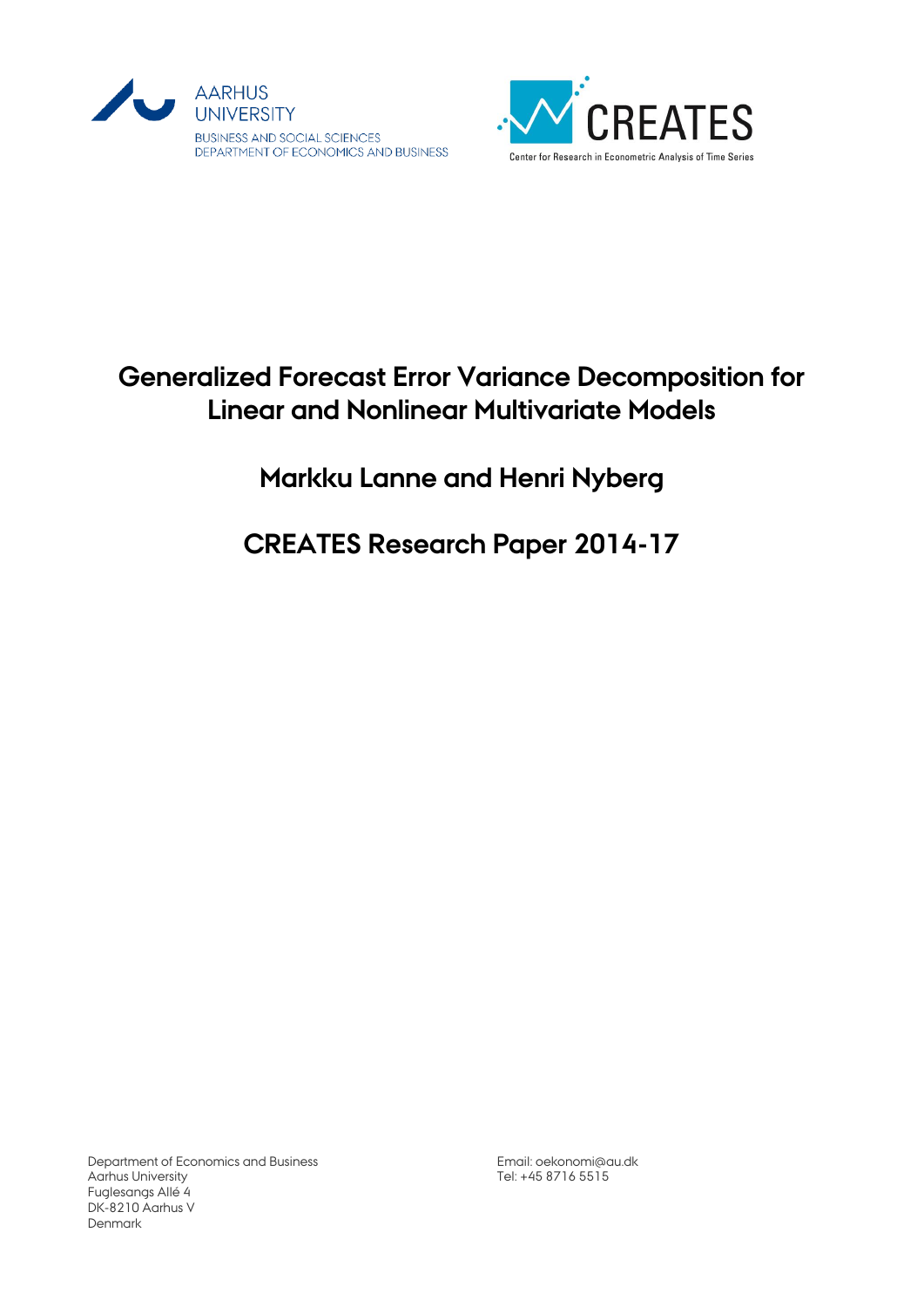## Generalized Forecast Error Variance Decomposition for Linear and Nonlinear Multivariate Models†

Markku Lanne University of Helsinki and CREATES

> Henri Nyberg\* University of Helsinki

> > May 2014

#### Abstract

We propose a new generalized forecast error variance decomposition with the property that the proportions of the impact accounted for by innovations in each variable sum to unity. Our decomposition is based on the well-established concept of the generalized impulse response function. The use of the new decomposition is illustrated with an empirical application to U.S. output growth and interest rate spread data.

Keywords: Forecast error variance decomposition, generalized impulse response function, output growth, term spread

#### JEL codes: C13, C32, C53

† We would like to thank Pentti Saikkonen and Timo Teräsvirta for useful comments. Financial support from the Academy of Finland is gratefully acknowledged. The first author also acknowledges financial support from CREATES (DNRF78) funded by the Danish National Research Foundation, while the second author is grateful for financial support from the OP-Pohjola Group Research Foundation.

\* Corresponding author. Department of Political and Economic Studies, University of Helsinki, P.O.Box 17 (Arkadiankatu 7), FIN–00014 University of Helsinki, Finland, e-mail: henri.nyberg@helsinki.fi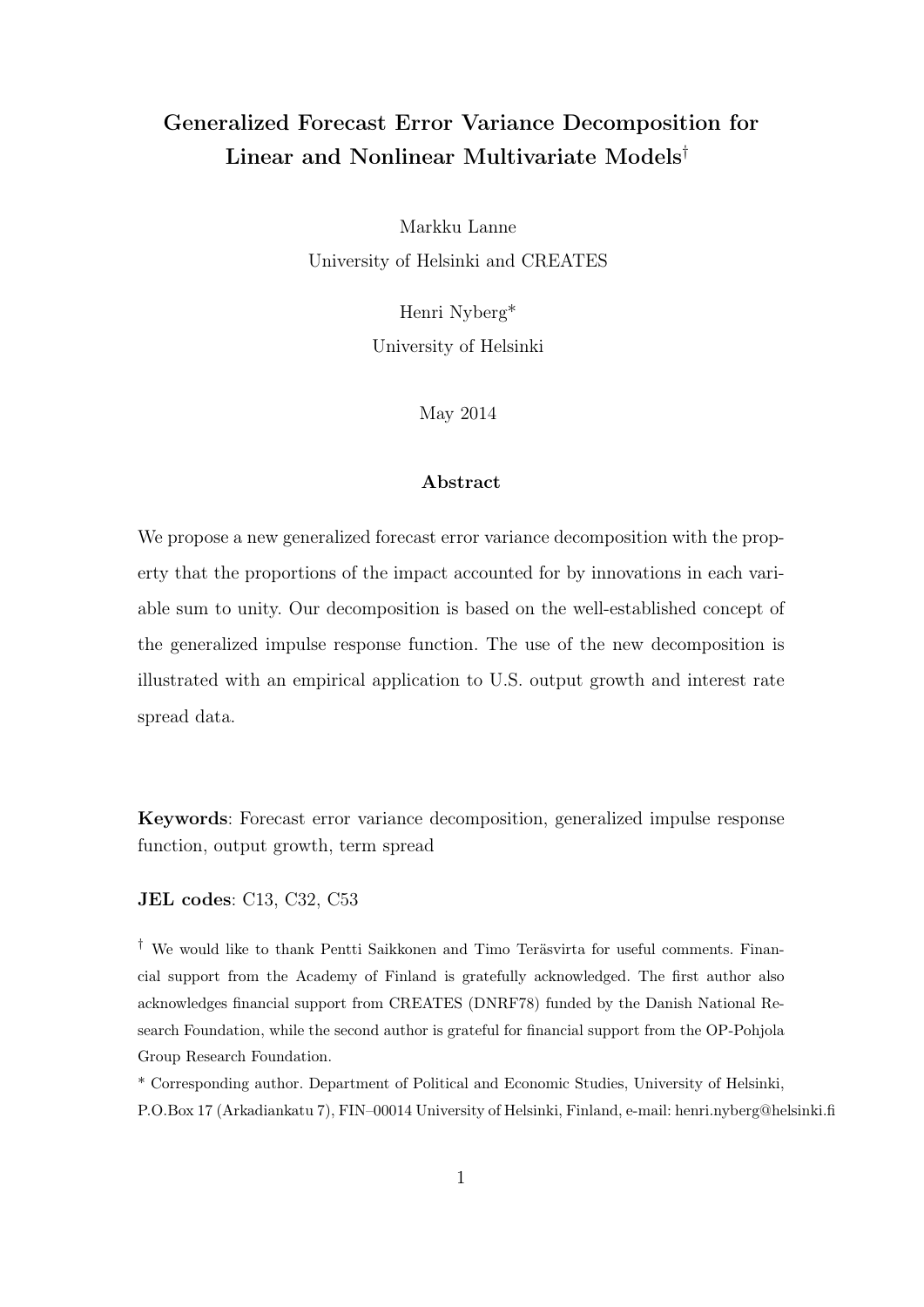### 1 Introduction

Impulse response and forecast error variance decomposition analysis are the prominent tools in interpreting estimated linear and nonlinear multivariate time series models. To facilitate such analyses in a reduced-form linear vector autoregressive (VAR) model, identifying restrictions are typically imposed to obtain a structural model with economically meaningful uncorrelated shocks. However, when it is difficult to find credible identification restrictions, so-called generalized impulse response functions (GIRF) and generalized forecast error variance decompositions (GFEVD) are analyzed instead. With nonlinear models, this is virtually always the case.

The main difference between the impulse response function (IRF) and forecast error variance decomposition (FEVD) and their generalized counterparts is the interpretation of the shocks: in the former case, they are uncorrelated and carry an economic meaning, while in the latter case, each of them is just a shock to a given equation of the model. Moreover, because the shocks are not necessarily uncorrelated in the generalized case, the interpretation of the GFEVD as the proportions of the impact accounted for by innovations in each of the variables of the total impact of all innovations after h periods  $(h = 0, 1, 2, ...)$  is somewhat nebulous, as these 'proportions' may not sum to unity.

Our contributions are twofold. First, we propose a simple modification of the GFEVD in linear multivariate models due to Pesaran and Shin (1998) that, by construction, yields the relative contributions to the h-period impacts of the shocks summing to unity, and hence, facilitating convenient interpretation. Second, we generalize this modification to obtain a GFEVD in nonlinear models that, to the best of our knowledge, has not been entertained in the previous literature. Overall, impulse response analysis in nonlinear models has not been frequently considered in the previous literature albeit it has recently awoken increased interest (see, e.g., Karamé, 2012, and Hubrich and Teräsvirta, 2013, 313–315), who discuss GIRFs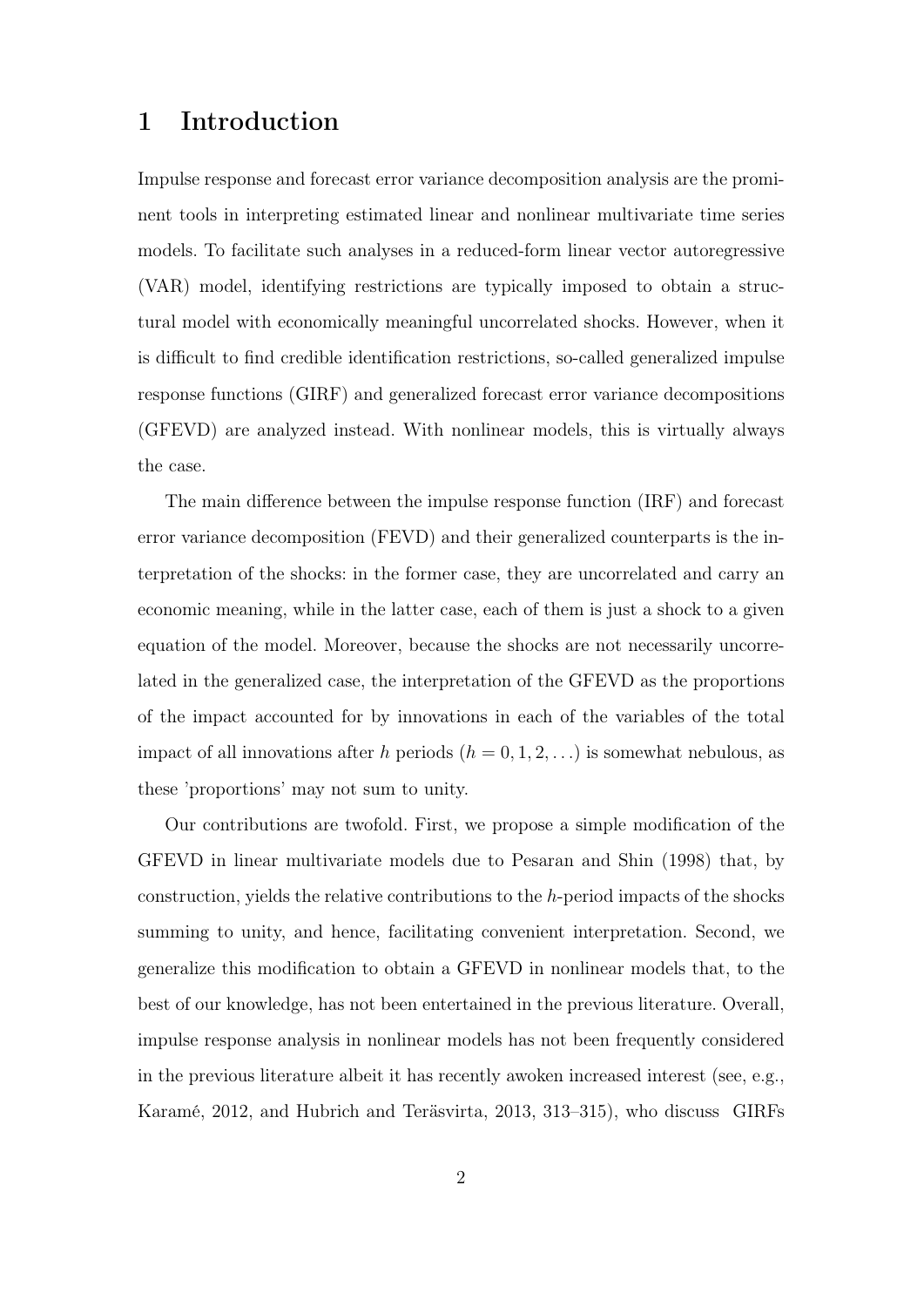in Markov-switching and threshold and smooth transition vector autoregressive models, respectively).

The paper is organized as follows. The new GFEVD and its relation to the orthogonalized FEVD and GIRF are introduced in Section 2. In Section 3, we illustrate the GFEVD in an empirical application to U.S. output growth and the spread between long-term and short-term interest rates. Section 4 concludes.

### 2 A New Generalized FEVD

Let us start out by considering a K-dimensional  $VAR(p)$  model

$$
\mathbf{y}_t = \sum_{i=1}^p \mathbf{\Phi}_i \mathbf{y}_{t-i} + \boldsymbol{\varepsilon}_t \tag{1}
$$

where  $\varepsilon_t$  is an independent and identically distributed (iid) error term with zero mean and covariance matrix  $\Sigma$ . Assuming weak stationarity,  $y_t$  obtains the infiniteorder moving-average representation

$$
\mathbf{y}_t = \sum_{j=0}^{\infty} \mathbf{A}_j \boldsymbol{\varepsilon}_{t-j},
$$
 (2)

and if suitable identification restrictions are available such that  $\Sigma$  can be written as  $\mathbf{PP}'$ ,  $\xi_t = \mathbf{P}^{-1}\varepsilon_t$  is the orthogonalized error with identity covariance matrix. The orthogonalized impulse response function on  $y_{j,t+l}$  of a unit shock to the *i*th equation is then (see, e.g., Lütkepohl, 2005, Section 2.3)

$$
IRF_{ij}(l) = \frac{\partial y_{j,t+l}}{\partial \xi_{it}} = [\mathbf{A}_l \mathbf{P}]_{ji}, \quad l = 0, 1, 2, \dots,
$$
\n(3)

and the corresponding FEVD component for horizon h equals

$$
\gamma_{ij}(h) = \frac{\sum_{l=0}^{h} IRF_{ij}^{2}(l)}{\sum_{i=1}^{K} \sum_{l=0}^{h} IRF_{ij}^{2}(l)}, \quad i, j = 1, \dots, K,
$$
\n(4)

with  $\sum_{i=1}^{K} \gamma_{ij}(h) = 1$  for a given j.

For the case where sufficient restrictions cannot be found to identify the structural error  $\xi_t$ , Pesaran and Shin (1998) have proposed an approach originally put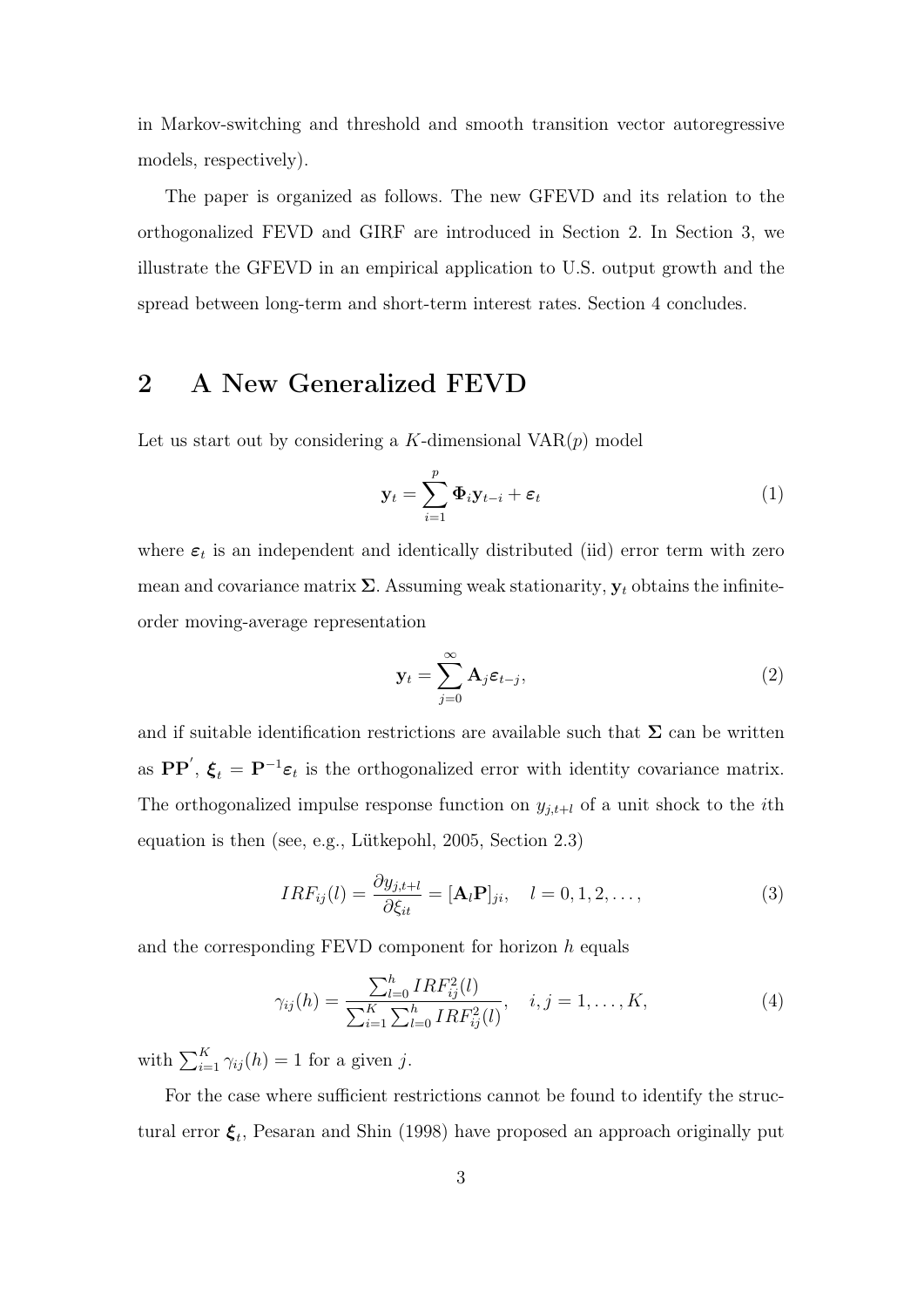forth by Koop et al. (1996). For generality, consider a K-dimensional nonlinear multivariate model (with the linear VAR as a special case),

$$
\mathbf{y}_t = G(\mathbf{y}_{t-1}, \dots, \mathbf{y}_{t-p}; \boldsymbol{\theta}) + \boldsymbol{\varepsilon}_t, \tag{5}
$$

where  $G(\cdot)$  is a nonlinear function depending on the parameter vector  $\boldsymbol{\theta}$  and  $\boldsymbol{\varepsilon}_t$  is an iid error term. Following Pesaran and Shin (1998), we concentrate on shocks hitting only one equation at a time, and define the GIRF of  $y_t$  to the shock  $\delta_{it}$  at horizon l as

$$
GI(l, \delta_{it}, \boldsymbol{\omega}_{t-1}) = E(\mathbf{y}_{t+l}|\varepsilon_{it} = \delta_{it}, \boldsymbol{\omega}_{t-1}) - E(\mathbf{y}_{t+l}|\boldsymbol{\omega}_{t-1}), \quad l = 0, 1, 2, \dots,
$$
 (6)

where  $\omega_{t-1}$  and  $\delta_{it}$  are the history and the shock to the *i*th equation that the expectations are conditioned on, respectively. The GIRF (6) can be interpreted as the time profile at time  $t+h$  of the effect of the shock  $\delta_{it}$  hitting at time t, obtained as the difference between the expectations conditional on the shock and the history  $\omega_{t-1}$ , and the expectations conditioned only on the history  $\omega_{t-1}$ . Each history  $\omega_{t-1}$  consists of the matrix of initial values needed to compute the conditional expectations (forecasts) in (6) which are typically obtained by simulation. In the linear VAR model, the GIRF is history and shock invariant and is obtained by the formulas of Pesaran and Shin (1998, 19).

Based on (6) for  $i = 1, ..., K$ , Pesaran and Shin (1998) suggested a GFEVD for linear models that has the shortcoming that the contributions of the shocks to the forecast error variance of a given variable at horizon  $l$  do not sum to unity if the covariance matrix of the error  $\varepsilon_t$  is not a diagonal matrix. This makes their interpretation problematic. In contrast, we define the GFEVD of shock  $i$ , variable j, horizon h and history  $\omega_{t-1}$  by replacing the IRF in (4) by the GIRF:

$$
\lambda_{ij,\omega_{t-1}}(h) = \frac{\sum_{l=0}^{h} GI(l, \delta_{it}, \omega_{t-1})_{j}^{2}}{\sum_{i=1}^{K} \sum_{l=0}^{h} GI(l, \delta_{it}, \omega_{t-1})_{j}^{2}}, \quad i, j = 1, ..., K.
$$
 (7)

The denominator measures the aggregate cumulative effect of all the shocks, while the numerator is the cumulative effect of the *i*th shock. By construction, as in  $(4)$ ,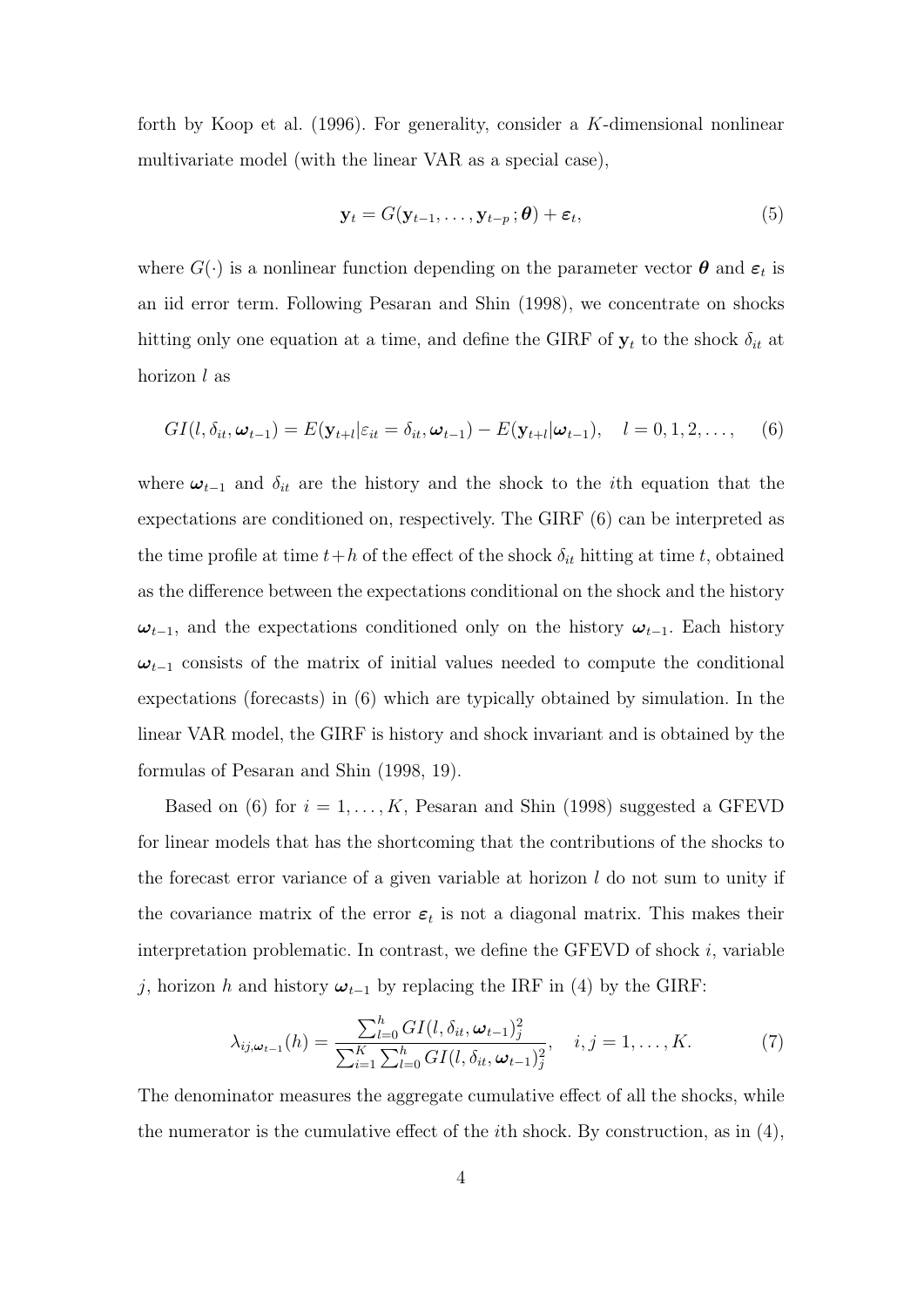$\lambda_{ij,\omega_{t-1}}(h)$  lies between 0 and 1, measuring the relative contribution of a shock to the *i*th equation to the total impact of all  $K$  shocks after  $h$  periods on the *j*th variable in  $y_t$ , and these contributions sum to unity. Our GFEVD is thus easily interpretable and applicable in any nonlinear model for which the conditional expectations in (6) can be computed.

In the linear VAR model with history and shock invariant GIRFs, (7) can be computed by just plugging in the GIRFs computed by the formulas of Pesaran and Shin (1998). In contrast, in a nonlinear model, the effects of a shock typically depend on its size and sign as well as the history, and, in the same way as shown by Koop et al. (1996) for the GIRF, (7) is readily generalized by averaging over the relevant shocks and histories.

In practice, we recommend computing the GFEVD as the average of  $\lambda_{ij,\omega_{t-1}}(h)$ over shocks obtained by bootstrapping from the residuals of the estimated model, and over all the histories. This should yield the GFEVD characteristic of the data at hand, and naturally it solves the problem of selecting the size of shocks to each equation in a multivariate model. If the interest concentrates on only a subset of the histories, averaging can be restricted to the relevant histories, with shocks bootstrapped from among the residuals related to these histories only. For instance, we might be interested in finding the GFEVDs of positive and negative shocks to the ith equation separately.

#### 3 Empirical Illustration

We illustrate the different generalized FEVDs in the bivariate linear and nonlinear autoregressive leading indicator models of Anderson et al. (2007) for the U.S. GDP growth rate and term spread between the long-term (10-year) and shortterm (3-month) interest rates. The term spread reflects the stance (direction) of monetary policy, and it typically decreases (increases) prior to recessions (during recessions), suggesting that it might be a leading indicator of output growth. The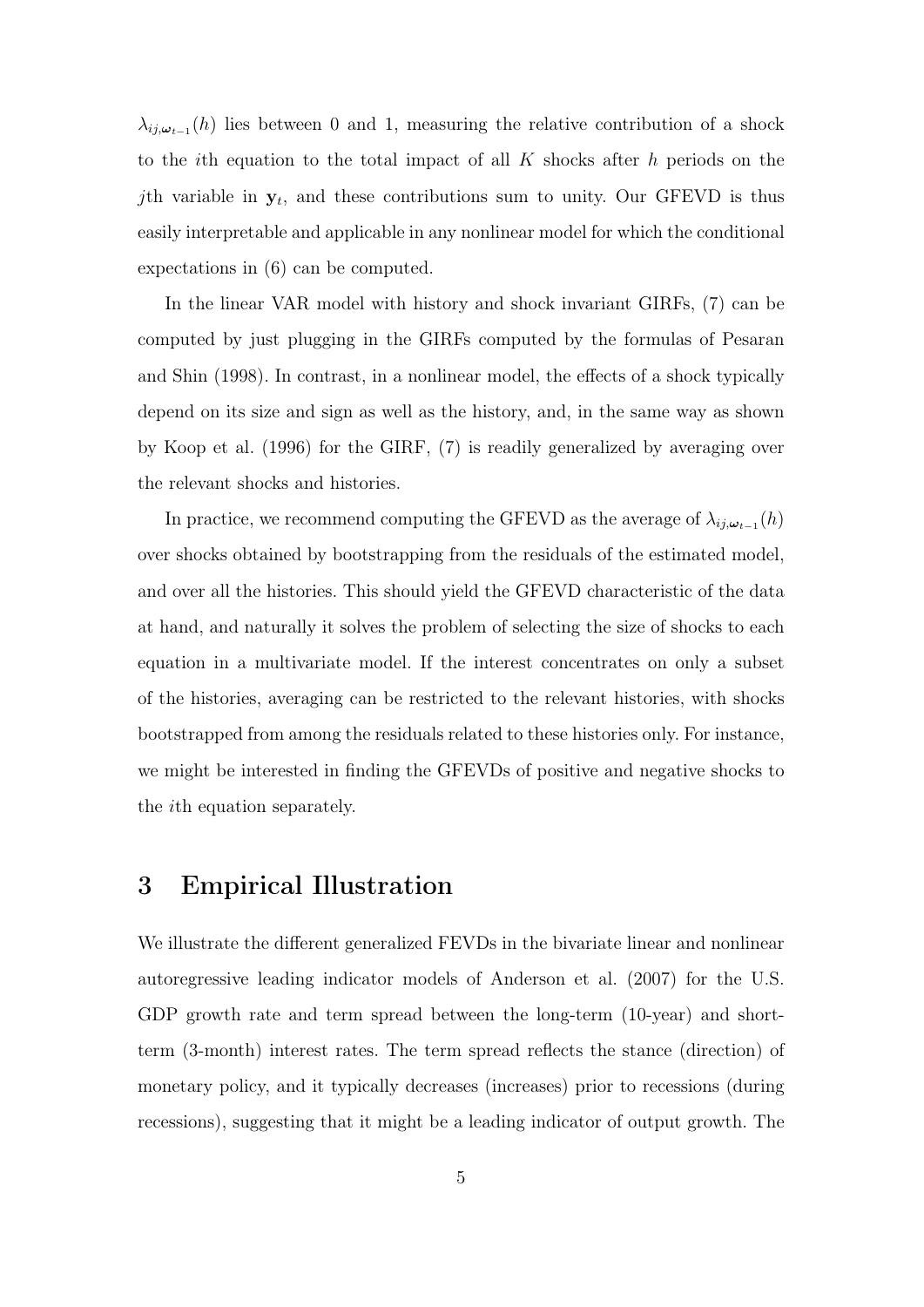estimates of the restricted fifth-order VAR and logistic smooth-transition vector autoregressive (LSTVAR) models on quarterly data from 1961Q1 to 1999Q4 are reported in Anderson et al. (2007, Appendix B).

The GFEVDs of the VAR and LSTVAR models are presented in Tables 1 and 2, respectively. In accordance with the discussion in Section 2, the GFEVDs of Pesaran and Shin (1998) do not sum to unity for all h (see the left panel in Table 1 and, in particular, the decomposition for the term spread), whereas this problem does not arise with our GFEVDs, facilitating interpretation.

The GFEVDs based on the VAR and LSTVAR models appear somewhat different. Especially at short forecast horizons, the shock to the term spread has a larger relative contribution to the forecast error variance of output growth in the LSTVAR model compared with the VAR model. This is in line with the importance of nonlinearity found by Galbraith and Tkacz (2000) and Anderson et al. (2007), among others, suggesting that as a leading indicator of output, the predictive information of the term spread is not fully exploited in a linear model. As to the term spread itself, it is dominated by its own shock in the VAR model while the contribution of the shock to output growth is far more important in the LSTVAR model. Finally, the results for the low growth regime (consisting of histories with lagged output growth rate less than 0.32%, see Anderson et al. (2007)) reported in the right panel of Table 2, suggest that the term spread shock plays a slightly more important role for output growth than implied by the results based on all histories.

#### 4 Conclusions

We propose a new generalized forecast error variance decomposition for multivariate linear and, in particular, nonlinear models. In the linear VAR model, the proposed GFEVD encompasses the usual orthogonalized case, and it has a convenient interpretation also when the shocks are non-orthogonal. An empirical ap-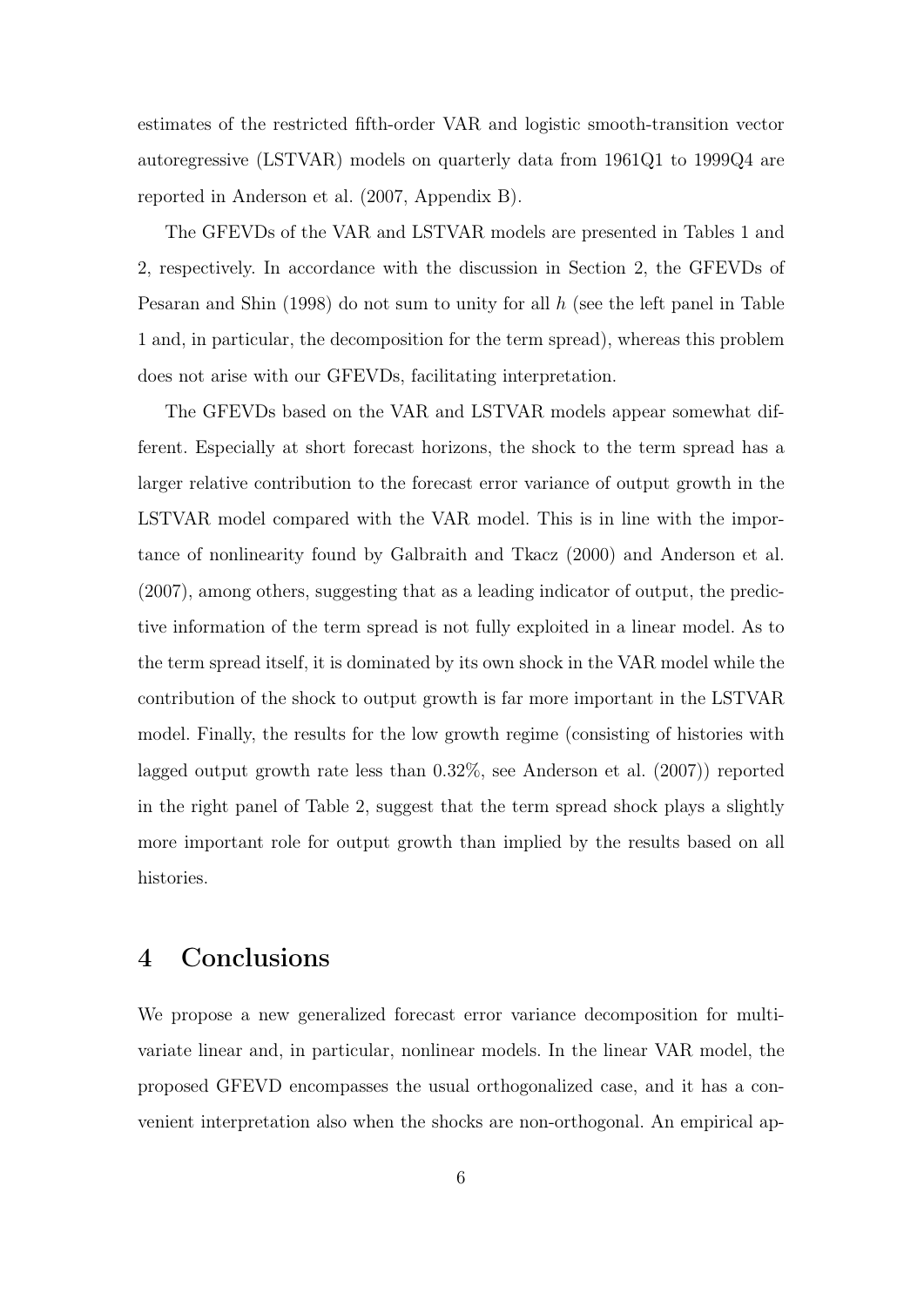plication to U.S. output growth and term spread highlights the advantages of the new GFEVD in interpreting estimated linear and nonlinear multivariate models.

### References

Anderson, H., G. Athanasopoulos, and F. Vahid (2007). Nonlinear autoregressive leading indicator models of output in G-7 countries. Journal of Applied Econometrics 22, 63–87.

Galbraith, J.W., and G. Tkacz (2000). Testing for asymmetry in the link between the yield spread and output in the G-7 countries. Journal of International Money and Finance 19, 657–672.

Karamé, F. (2012). An algorithm for generalized impulse-response functions in Markov-switching structural VAR. *Economics Letters* 117, 230–234.

Koop, G., H.M. Pesaran, and S. Potter (1996). Impulse response analysis in nonlinear multivariate models. Journal of Econometrics 74, 119–147.

Lütkepohl, H. (2005). New Introduction to Multiple Time Series Analysis. Springer: Berlin.

Hubrich, K., and T. Teräsvirta (2013). Thresholds and smooth transitions in vector autoregressive models. In Fomby, T.B., A. Murphy, and L. Kilian (eds.), VAR Models in Macroeconomics - New Developments and Applications: Essays in Honor of Christopher A. Sims (Advances in Econometrics 32, 273–326).

Pesaran, H.M., and Y. Shin (1998). Generalized impulse response analysis in linear multivariate models. Economics Letters 58, 17–29.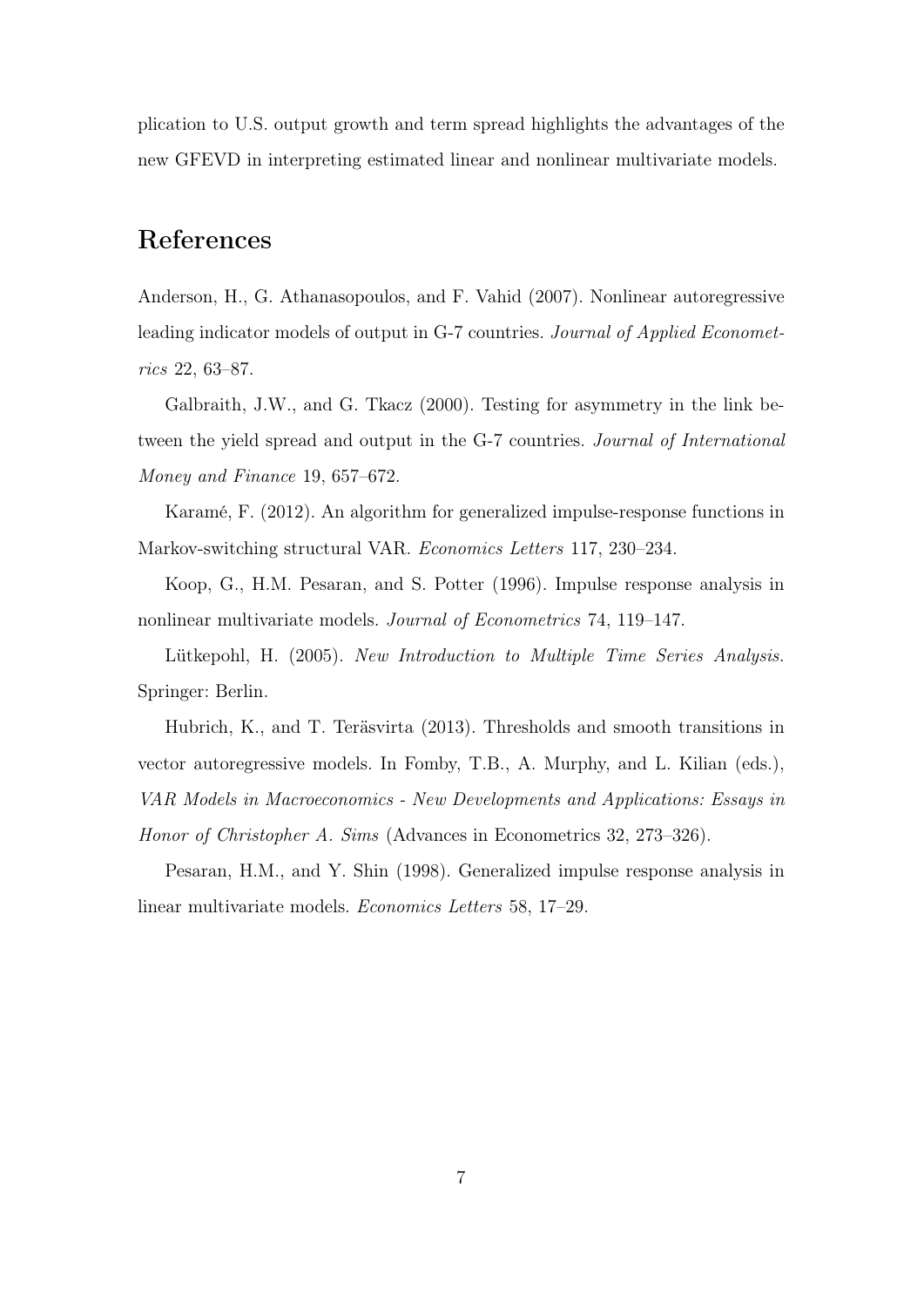|                  | Pesaran and Shin (1998) |        |        |        | GFEVD (7) |        |        |        |  |
|------------------|-------------------------|--------|--------|--------|-----------|--------|--------|--------|--|
| Variable:        | Growth                  |        | Spread |        | Growth    |        | Spread |        |  |
| Shock to:        | Growth                  | Spread | Growth | Spread | Growth    | Spread | Growth | Spread |  |
| $\boldsymbol{h}$ |                         |        |        |        |           |        |        |        |  |
| $\mathbf{1}$     | 1.00                    | 0.01   | 0.04   | 1.00   | 1.00      | 0.01   | 0.00   | 1.00   |  |
| $\overline{2}$   | 0.98                    | 0.01   | 0.10   | 0.99   | 0.96      | 0.04   | 0.01   | 0.99   |  |
| 3                | 0.96                    | 0.02   | 0.16   | 0.97   | 0.92      | 0.08   | 0.01   | 0.99   |  |
| $\overline{4}$   | 0.94                    | 0.03   | 0.20   | 0.96   | 0.88      | 0.12   | 0.02   | 0.98   |  |
| 8                | 0.91                    | 0.05   | 0.59   | 0.80   | 0.82      | 0.18   | 0.11   | 0.89   |  |
| 16               | 0.91                    | 0.05   | 0.66   | 0.77   | 0.82      | 0.18   | 0.13   | 0.87   |  |
| 20               | 0.91                    | 0.05   | 0.67   | 0.77   | 0.82      | 0.18   | 0.13   | 0.87   |  |

Table 1: GFEVDs of the linear VAR model.

Notes: The GFEVDs for different forecast horizons (quarters)  $h$  are based on the Pesaran and Shin (1998) approach and the new formulation (7) in the left and right panels, respectively. The latter are given by expression (3) assuming  $\mathbf{P}=\mathbf{I}_K.$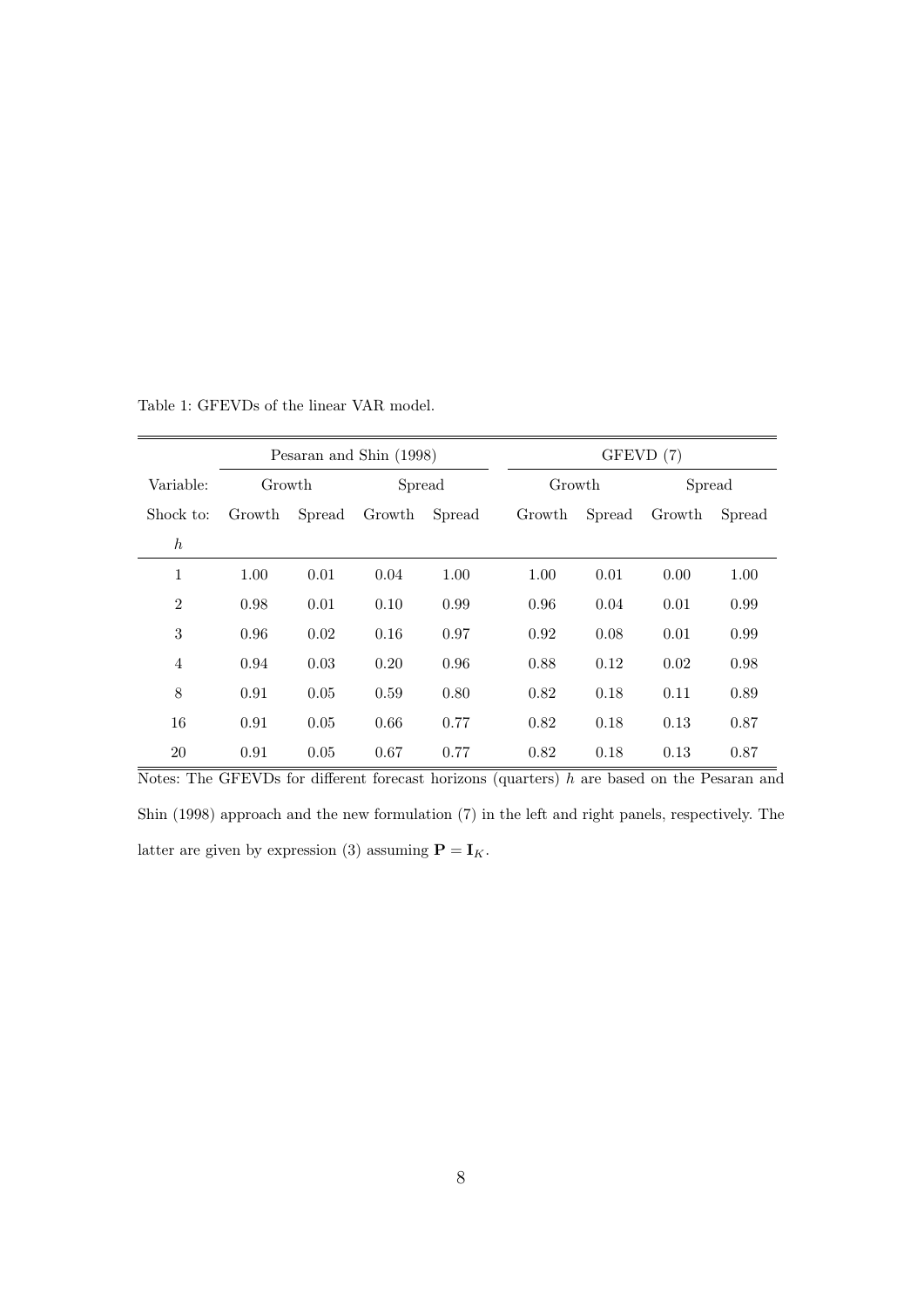|                  | <b>LSTVAR</b> |        |        |        | LSTVAR, Low Growth Regime |        |        |        |
|------------------|---------------|--------|--------|--------|---------------------------|--------|--------|--------|
| Variable:        | Growth        |        | Spread |        | Growth                    |        | Spread |        |
| Shock to:        | Growth        | Spread | Growth | Spread | Growth                    | Spread | Growth | Spread |
| $\boldsymbol{h}$ |               |        |        |        |                           |        |        |        |
| 1                | 1.00          | 0.00   | 0.27   | 0.73   | 1.00                      | 0.00   | 0.21   | 0.79   |
| $\overline{2}$   | 0.82          | 0.18   | 0.35   | 0.65   | 0.80                      | 0.20   | 0.31   | 0.69   |
| 3                | 0.81          | 0.19   | 0.39   | 0.61   | 0.78                      | 0.22   | 0.36   | 0.64   |
| $\overline{4}$   | 0.81          | 0.19   | 0.42   | 0.58   | 0.78                      | 0.22   | 0.40   | 0.60   |
| 8                | 0.80          | 0.20   | 0.53   | 0.47   | 0.77                      | 0.23   | 0.52   | 0.48   |
| 16               | 0.79          | 0.21   | 0.54   | 0.46   | 0.77                      | 0.23   | 0.53   | 0.47   |
| 20               | 0.79          | 0.21   | 0.54   | 0.46   | 0.77                      | 0.23   | 0.53   | 0.47   |

Table 2: GFEVDs (7) of the LSTVAR model.

Notes: The GFEVDs are based on 1000 shocks bootstrapped from among the residuals of the estimated LSTVAR model. For each pair of shocks the GIRF is computed for each of the 154 histories (consisting of five consecutive observations), yielding, in total, 154000 GIRFs, over which  $(7)$  is averaged. The conditional expectations in  $(6)$  are computed based on 1000 simulated realizations of the model. In the right panel, the low growth regime applies when the GDP growth rate is less than 0.32%